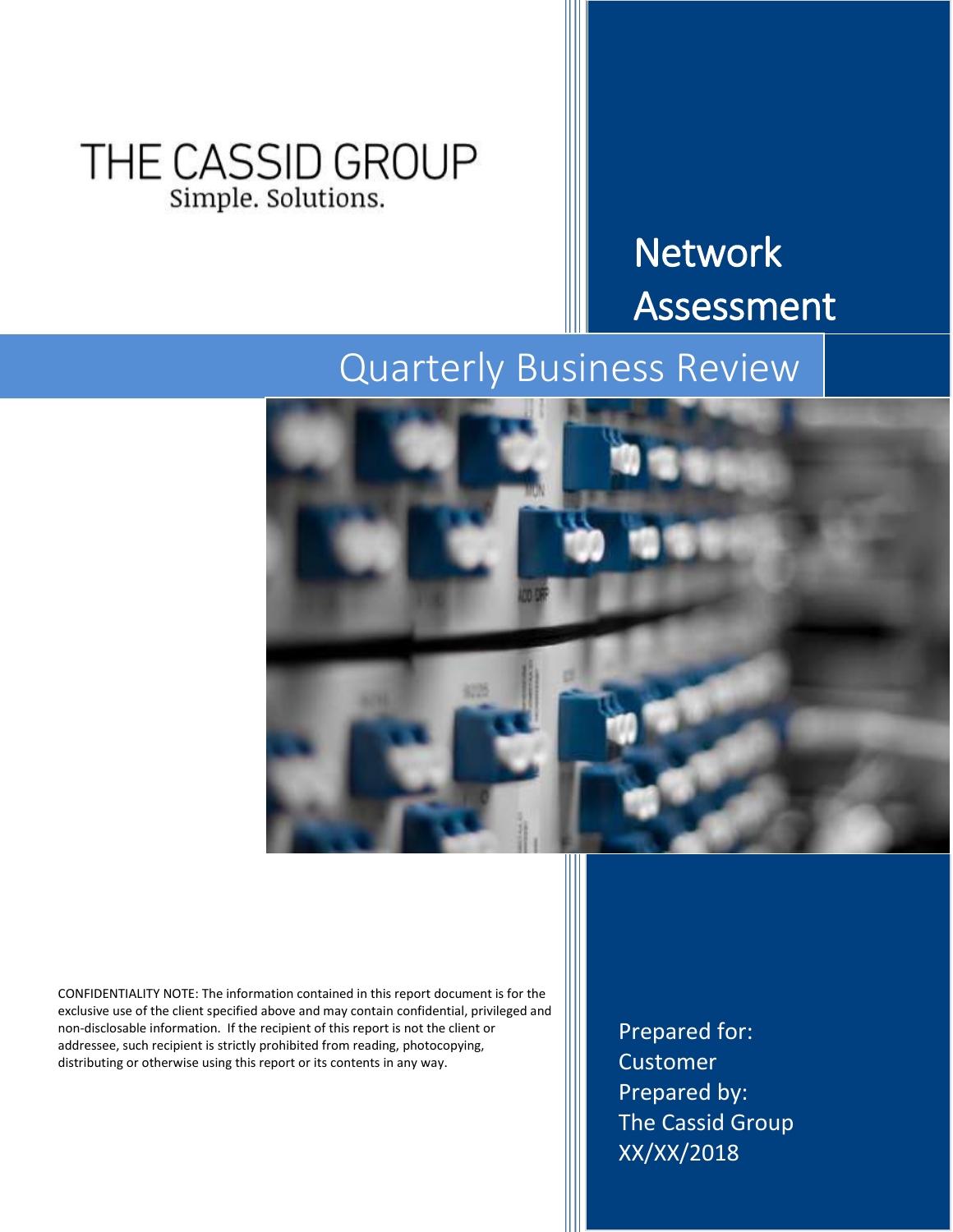## **Table of Contents**

- 1 [Introduction](#page-2-0)
- 2 [Previous Quarter Performance Review](#page-3-0)
- 3 [Issues Review](#page-7-0)
- 4 [SWOT Analysis](#page-10-0)
- 5 [Action Plan](#page-11-0)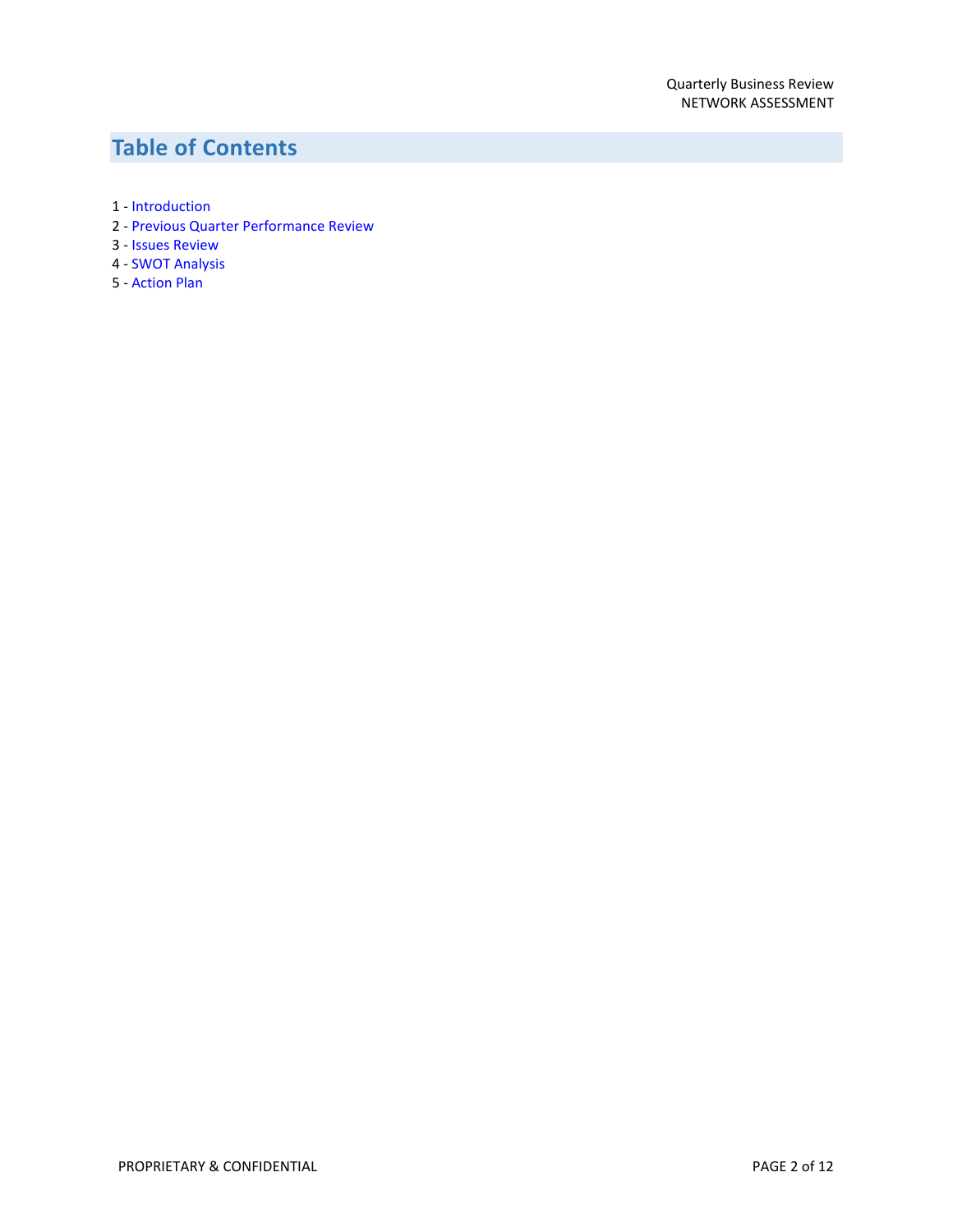## <span id="page-2-0"></span>**1 - Introduction**

Understanding business requirements and aligning them with the correct Information Technology plans is critical to getting the best return on your investment. This is true whether the objective is to enhance productivity, meet regulatory compliance or just to maintain current systems and achieve lower cost of ownership.

We do not believe technology should drive your decisions. Rather, our approach to IT initiatives for your business is to focus on aligning business needs with IT. We believe the business need once identified, will drive the IT process. Through our consultative approach, IT goals and initiatives become apparent and form the basis for your IT road map.

With our combined technology and business focus, we will help you identify the right technology solutions that can deliver high value while controlling costs. We also want to ensure that we are meeting our commitments to your organization and scheduling future services to conform to agreed objectives.

On a quarterly basis your plan is reviewed and updated, as necessary, to address new business situations. We also provide an analysis of current system health and go over the status of any open projects. Your staff and our team examine IT items in detail, one by one. Projects timelines and budgets are discussed; audit and compliance issues are addressed as well as service level items. Follow up action items are then defined and delegated.

The Quarterly Business Review helps make sure that your IT business objectives are managed more effectively and expectations properly set.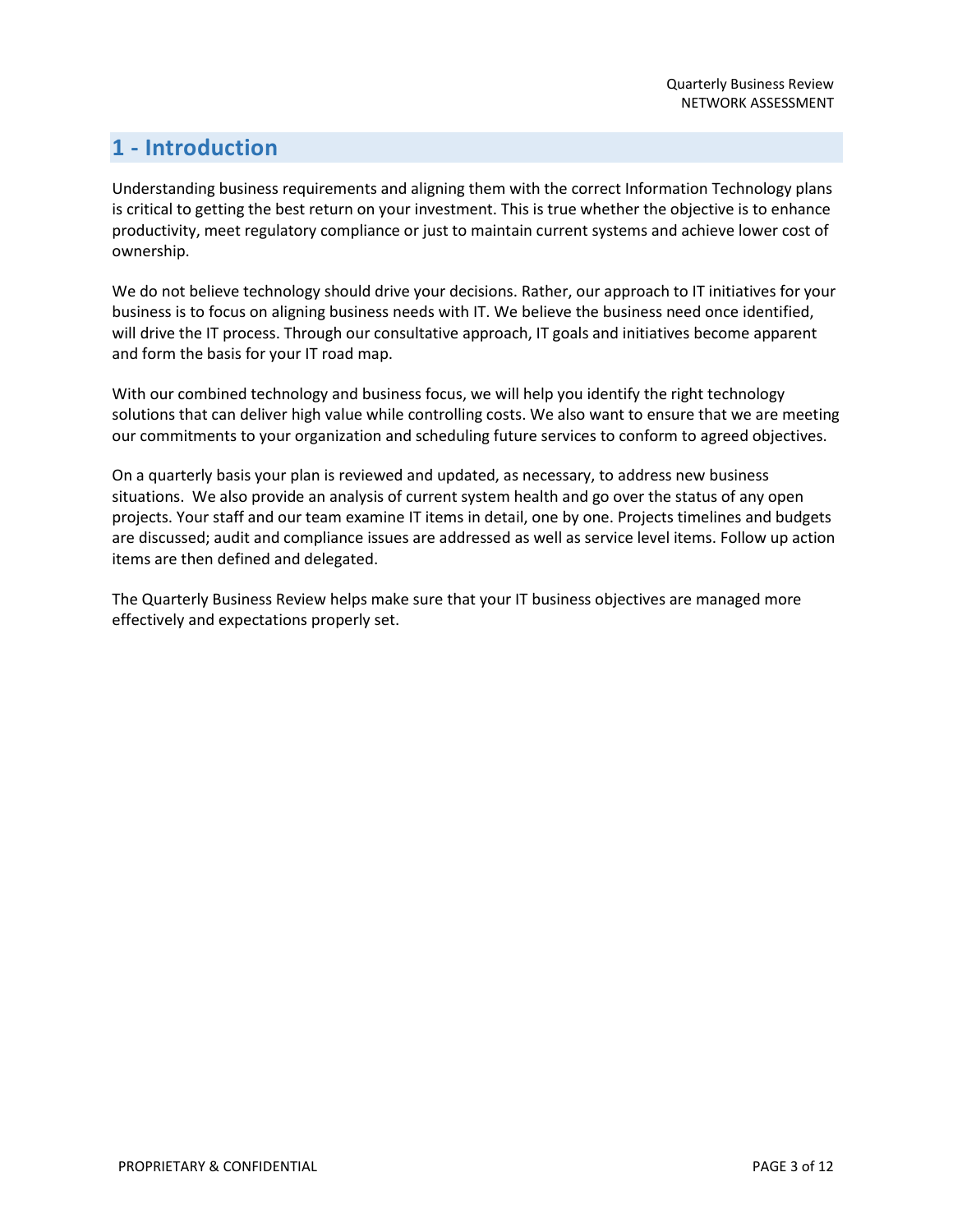## <span id="page-3-0"></span>**2 - Previous Quarter Performance Review**

In this section, we will review key metrics and significant changes to the network.

### **2.1 - Key Metrics**

|                                            | Current | <b>Previous</b> | <b>Trend</b> |
|--------------------------------------------|---------|-----------------|--------------|
| <b>Total Active Computers</b>              | 44      | 51              |              |
| <b>Total Active Users</b>                  | 16      | 17              | $-1$         |
| <b>Total Active Anti-virus</b><br>Coverage | 34.09%  | 39.22%          | $-5.13%$     |
| <b>Backup Coverage</b>                     | 9.09%   | 7.84%           | $+1.25%$     |
| <b>Patch Coverage</b>                      | 70.45%  | 80.39%          | $-9.94%$     |

## **2.2 - Documentation of Changes**

#### **Computers**

During the previous quarter *0 computer(s) were added*, and *9 computer(s) were removed*.



| <b>Action</b>  | <b>VDe</b>           | Detail     |
|----------------|----------------------|------------|
| <b>REMOVED</b> | Windows 7 Enterprise | DIMAGIO-SG |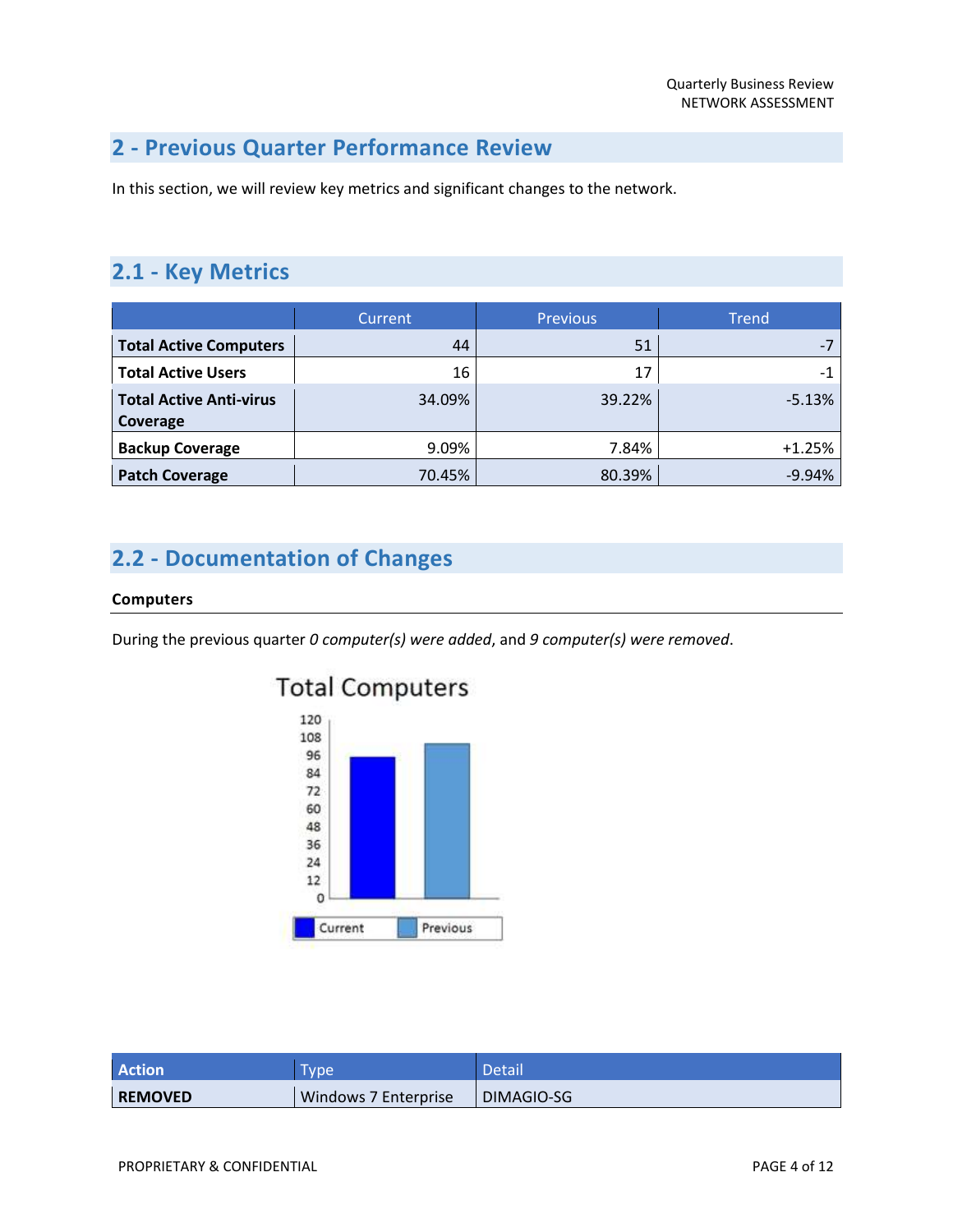| <b>Action</b>  | <b>Type</b>                 | <b>Detail</b>    |
|----------------|-----------------------------|------------------|
| <b>REMOVED</b> | Windows 7 Enterprise        | DELL120720       |
| <b>REMOVED</b> | Windows XP<br>Professional  | DAMON-XP         |
| <b>REMOVED</b> | Windows 7 Enterprise        | HJOBS-VM-WIN764  |
| <b>REMOVED</b> | <b>Windows 7 Enterprise</b> | <b>LEE</b>       |
| <b>REMOVED</b> | Windows 7 Enterprise        | NETSCAN01        |
| <b>REMOVED</b> | <b>Windows 7 Enterprise</b> | PERSHING-MYCO    |
| <b>REMOVED</b> | Windows 7 Enterprise        | PSANDOVAL-WIN764 |
| <b>REMOVED</b> | Windows XP<br>Professional  | USAL9K49RH1      |

#### **Printers**

*No printer changes occurred during the quarter*

#### **Users and Access**

During the previous quarter*1 user(s) were added*, *0 user(s) were disabled*, and *4 user account(s) were deleted*. Also, *8 change(s) in security group (access) occurred*.



| <b>Action</b> | vpe  | Detail         |
|---------------|------|----------------|
| <b>ADDED</b>  | User | Jennifer Smith |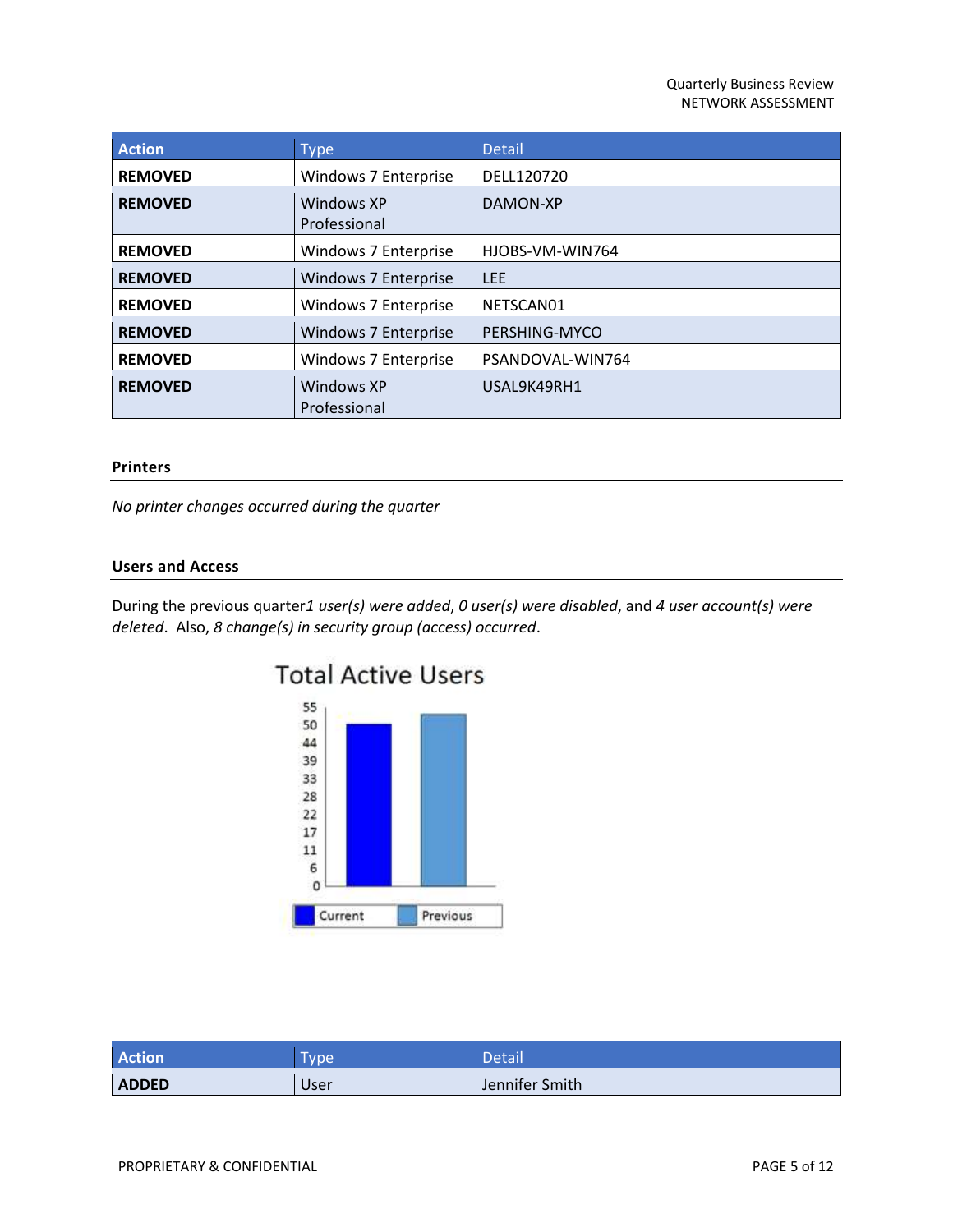| <b>Action</b>   | <b>Type</b>           | <b>Detail</b>                                                                                   |
|-----------------|-----------------------|-------------------------------------------------------------------------------------------------|
| <b>MODIFIED</b> | <b>Security Group</b> | Administrators(Removed: Henry Jobs)                                                             |
| <b>MODIFIED</b> | <b>Security Group</b> | AppV Administrators(Added: Jennifer<br>Smith)(Removed: Joe DiMagio)                             |
| <b>MODIFIED</b> | <b>Security Group</b> | Appv Users(Added: Jennifer Smith)(Removed: Joe<br>DiMagio)                                      |
| <b>MODIFIED</b> | <b>Security Group</b> | DHCP Administrators(Removed: Henry Jobs)                                                        |
| <b>MODIFIED</b> | <b>Security Group</b> | Domain Admins(Added: Jennifer Smith)(Removed:<br>Henry Jobs, Joe DiMagio, Dave Bartlett)        |
| <b>MODIFIED</b> | <b>Security Group</b> | Enterprise Admins(Removed: Dave Bartlett)                                                       |
| <b>MODIFIED</b> | <b>Security Group</b> | MYCO Support Team(Added: Jennifer<br>Smith)(Removed: Henry Jobs, Joe DiMagio, Dave<br>Bartlett) |
| <b>MODIFIED</b> | <b>Security Group</b> | Schema Admins (Removed: Dave Bartlett)                                                          |
| <b>DELETED</b>  | User                  | Dave Bartlett                                                                                   |
| <b>DELETED</b>  | User                  | Henry Jobs                                                                                      |
| <b>DELETED</b>  | User                  | Joe DiMagio                                                                                     |
| <b>DELETED</b>  | User                  | Net Scanner - PerformanceIT                                                                     |

#### **Storage**



#### **At Risk Drives**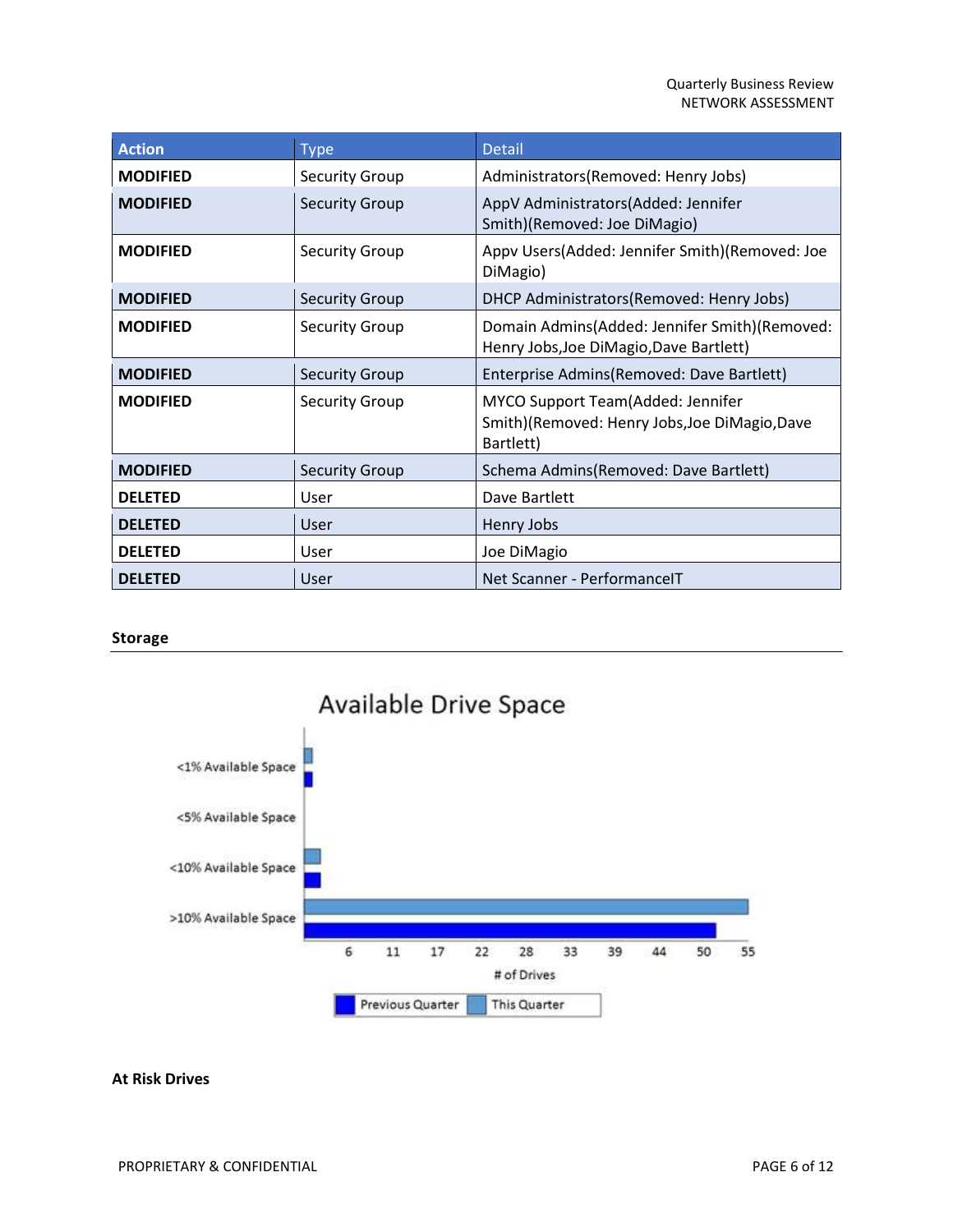| <b>Computer</b>   | <b>Drive</b>       | Space Available |
|-------------------|--------------------|-----------------|
| <b>MAINPATCH</b>  | C:                 | 2.74 GB         |
| <b>PSANDOVAL1</b> | r.<br>J.           | 4.82 GB         |
| <b>SHREDDER</b>   | $\mathsf{C}$<br>J. | 0 <sub>GB</sub> |

#### **External Speed Analysis**

Please note that the external speed analysis is a point in time analysis and should only be used as a reference.

|              | Min                                          | <b>Max</b>                    |
|--------------|----------------------------------------------|-------------------------------|
| This Quarter | 1.85 Mb/s (Tokyo, Japan)                     | 4.03 Mb/s (Atlanta, Georgia)  |
|              | Previous Quarter   0.06 Mb/s (Amsterdam, The | 4.15 Mb/s (Chicago, Illinois) |
|              | Netherlands)                                 |                               |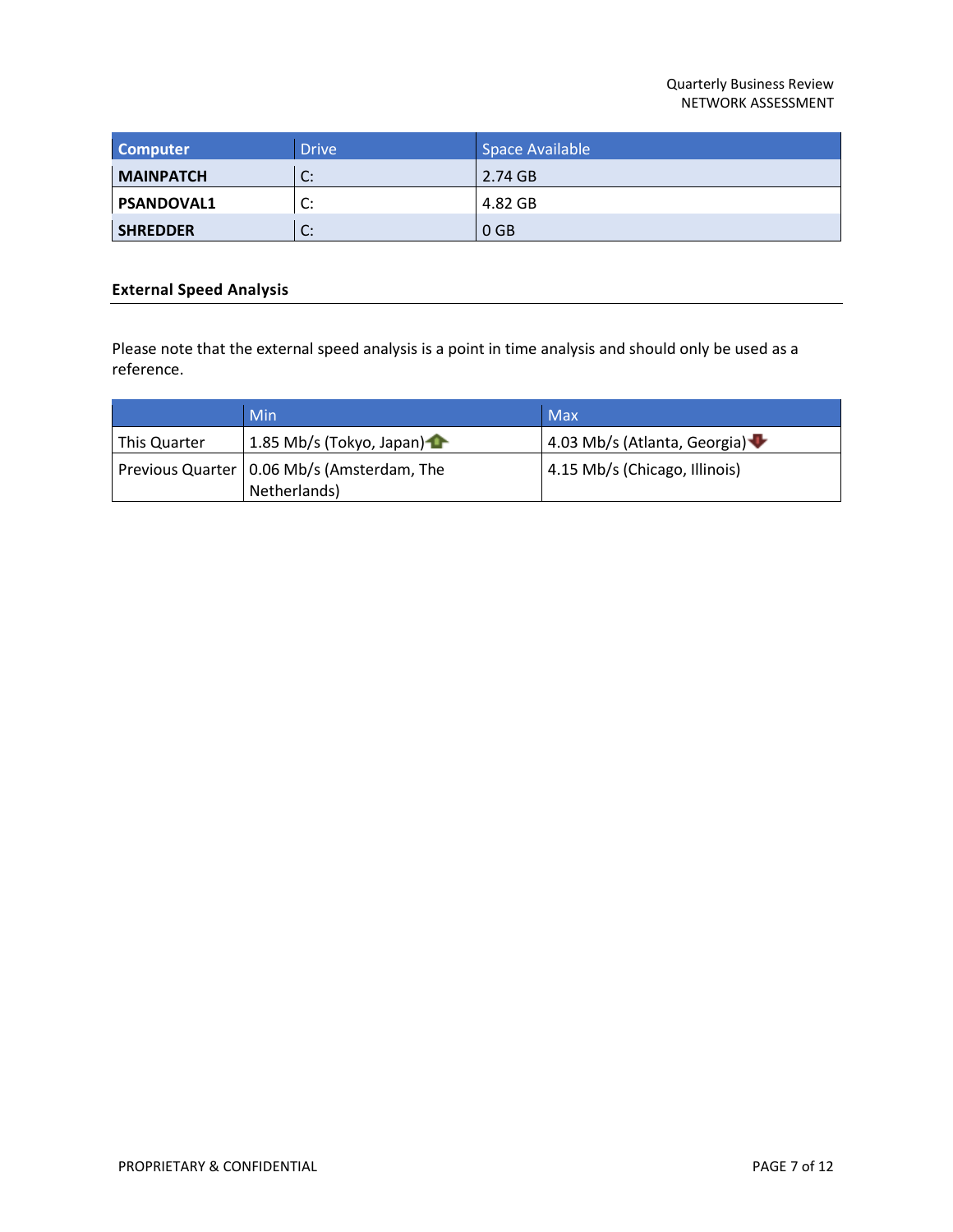### <span id="page-7-0"></span>**3 - Issues Review**

#### **3.1 - Addressed Issues**

#### **Inactive Users**

*Previous Issue:* We discovered 23 active user accounts that have not logged in within the past 30 days. *Status: Still an issue but improved. See Current Issues list.*

#### **Inactive Computers**

*Previous Issue:* 53 computers were found as having not checked in during the past 30 days. *Status: Still an issue but improved. See Current Issues list.*

#### **Organizational Units**

*Previous Issue:* We discovered 0 populated Organizational Units. *Status: Still an issue but improved. See Current Issues list.*

#### **Domain Controllers**

*Previous Issue:* 2 offline domain controllers were discovered and should be investigated. An offline domain controller may be a remnant of decommissioning a server which was not properly removed from the domain. With 0 online Domain Controllers, there is a heightened risk of business downtime, loss of data, or service outage due to a lack of redundancy. *Status: No longer an issue*

#### **Password Strength Risks**

*Previous Issue:* Local Account Passwords on 1 computer were found to have a Potential Risk. 10 computers were found to have a Severe Risk. These are systems where passwords are extremely weak or are not required.

*Status: Still an issue but improved. See Current Issues list.*

#### **Password Policies**

*Previous Issue: Issue:* 29 enabled domain users have passwords that are set to never expire. *Status: Still an issue but improved. See Current Issues list.*

#### **Insecure Listening Ports**

*Previous Issue:* 7 computers were found to be using potentially insecure protocols. *Status: Still an issue but improved. See Current Issues list.*

#### **Operating System Support**

*Previous Issue:* 40 computers were found to be using an Operating System that is in Extended Support. 6 computers were found to be using an Operating System that is no longer supported by the manufacturer and should be upgraded.

*Status: Still an issue but improved. See Current Issues list.*

#### **Critical Patches Missing**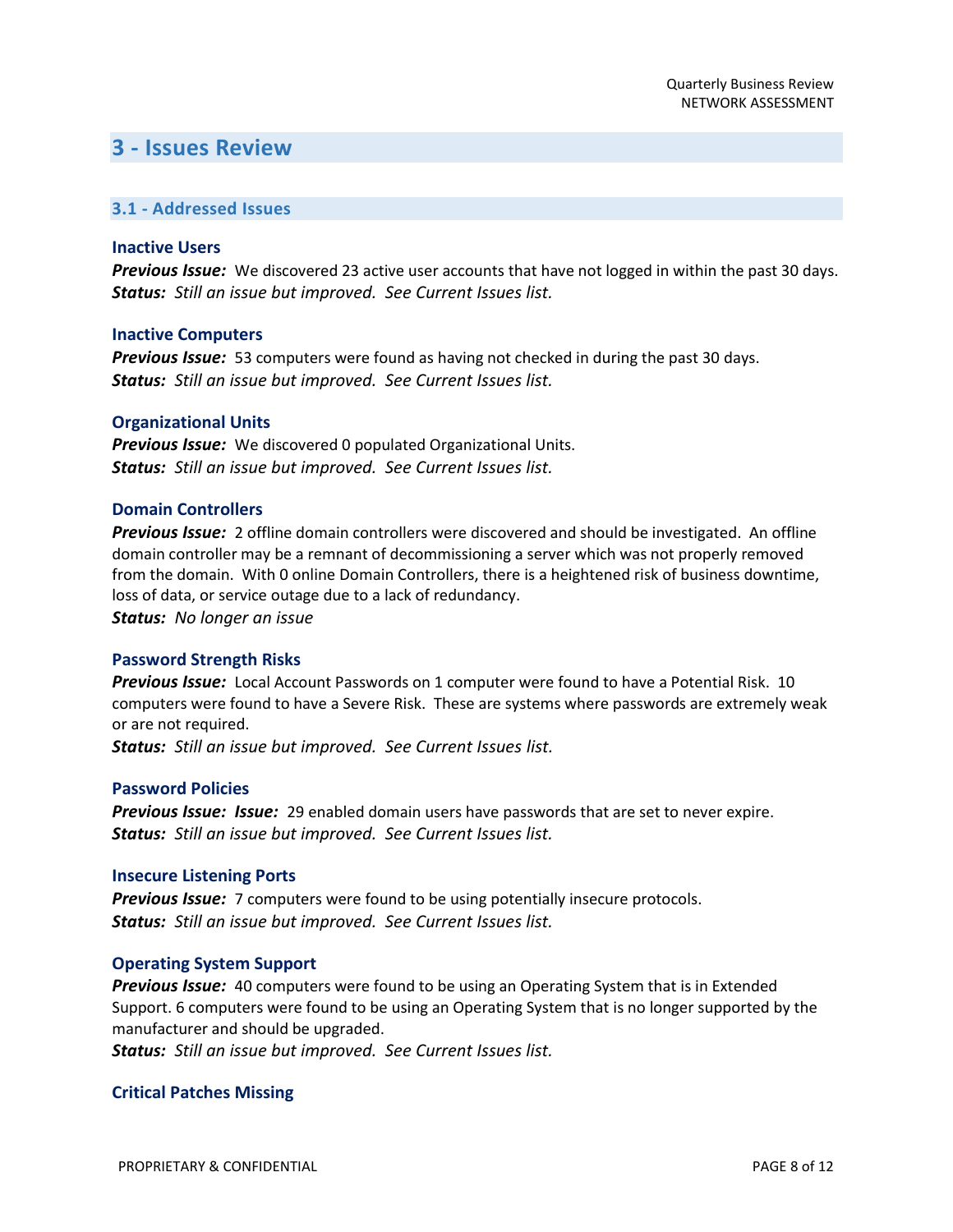*Previous Issue:* 10 computers were detected as having 1 or more missing critical patches. *Status: Still an issue but improved. See Current Issues list.*

#### **Endpoint Security**

*Previous Issue:* Anti-virus and anti-spyware was scanned for but not detected on 31 computers. *Status: Still an issue but improved. See Current Issues list.*

#### **3.2 - Current Issues**

#### **Inactive Users**

*Issue:* We discovered 21 active user accounts that have not logged in within the past 30 days. *Recommendation:* Active accounts that are not in use may pose an inherent security risk, especially those that have been used for a prolonged period of time and should be addressed with a User Audit. These accounts should be reviewed and disabled or removed if they are no longer needed. The accounts could be used by a malicious attacker both internally and externally. The National Institute of Standards (NIST) recommends disabling any account with 90 days of inactivity. We suggest reviewing active users and disabling or removing accounts which are no longer needed.

#### **Inactive Computers**

**Issue:** 51 computers were found as having not checked in during the past 30 days. *Recommendation:* By itself, this does not pose a serious threat, but proper organization and management is essential for good network administration and to providing accurate domain statistics and information. Inactive computers in active directory may represent computers that are no longer in use. While this poses limited risk to the organization, we recommend a more detailed and thorough review of Active Directory to identify machines that have not reported in and removing all defunct

#### **Organizational Units**

entries.

**Issue:** We discovered 0 populated Organizational Units.

**Recommendation:** It's a good idea to periodically review the details of the Organization Units to ensure they align with your business and operational needs. Proper alignment is crucial to ensuring security and access policies are adhered to properly. Organization Units (OU) are the building blocks of good network security in an Active Directory environment. While there is no correct answer to the proper number of OUs required, having too few is an indicator that the OU structure may not be in line with the security needs of the company. We suggest reviewing the business organizational structure and security needs to ensure the proper Organizational Units (OU) structure is in place.

#### **Password Strength Risks**

*Issue:* Local Account Passwords on 2 computers were found to have a Potential Risk. 14 computers were found to have a Severe Risk. These are systems where passwords are extremely weak or are not required.

*Recommendation:* Inadequate or weak passwords on local accounts can allow a hacker to compromise the system. It can also lead to the spread of malicious software that can cause business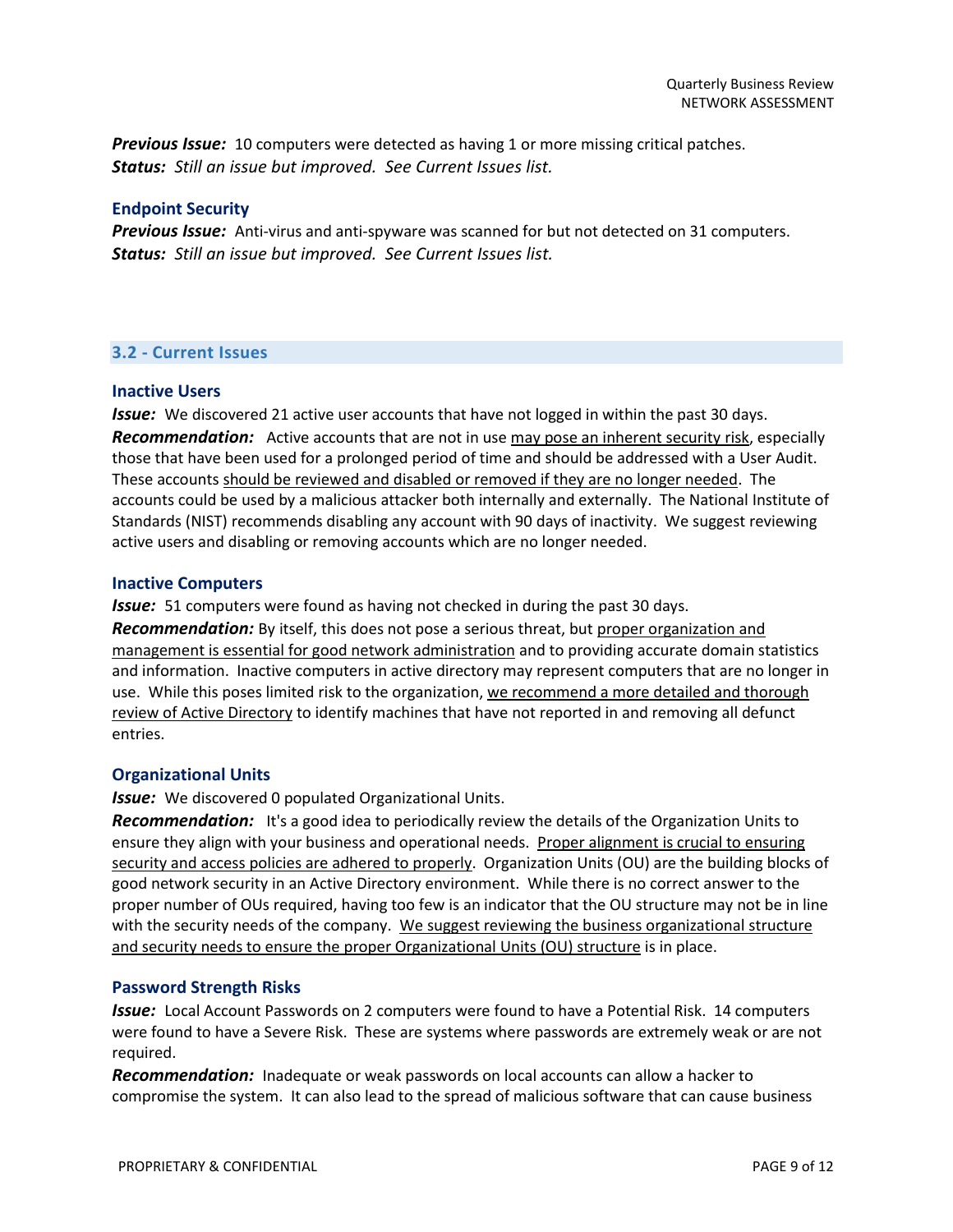and productivity affecting issues. We recommend placing adequate password strength requirements in place and remediate the immediate password issues on the identified systems.

#### **Password Policies**

*Issue: Issue:* 25 enabled domain users have passwords that are set to never expire.

*Recommendation:* The best practice for passwords is to change them on a routine basis. While convenient (and in the case of Service Accounts appropriate), account passwords that are set to never expire pose a significant security risk. We advise identifying if the accounts listed have a legitimate need for having the password never expire (as in the case of Service Accounts) or should have its policies modified.

#### **Insecure Listening Ports**

**Issue:** 22 computers were found to be using potentially insecure protocols.

*Recommendation:* There may be a legitimate business need, but these risks should be assessed individually. Certain protocols are inherently insecure since they typically lack encryption. Inside the network, their use should be mineralized as much as possible to prevent the spread of malicious software. Of course, there can be reasons these services are needed and other means to protect systems which listen on those ports. We recommend reviewing the programs listening on the network to ensure their necessity and security.

#### **Operating System Support**

*Issue:* 38 computers were found to be using an Operating System that is in Extended Support. 6 computers were found to be using an Operating System that is no longer supported by the manufacturer and should be upgraded.

*Recommendation:* Extended Support means patching and other updates will be unavailable in the near future. Operating system versions that are no longer supported pose a significant security risk as security holes will no longer be addressed. OSes in Extended Support are nearing end of life and should be upgraded before the end of life. We propose reviewing the function and criticality of computers in Extended Support and upgrading systems that are no longer supported.

#### **Critical Patches Missing**

**Issue:** 13 computers were detected as having 1 or more missing critical patches.

*Recommendation:* Maintaining properly patched systems reduces the risk of infection via malware or viruses and improves performance and stability. Unpatched systems are also less protected against malicious software attacks. This can pose a significant risk to your network. We strongly recommend applying missing patches on identified computers immediately.

#### **Endpoint Security**

**Issue:** Anti-virus and anti-spyware was scanned for but not detected on 29 computers.

*Recommendation:* Without adequate anti-virus and anti-spyware protection on all workstations and servers, the risk of acquiring malicious software is significant. Since this can lead to both security and productivity issues, we strongly recommend assuring anti-virus and anti-spyware are deployed to all possible endpoints.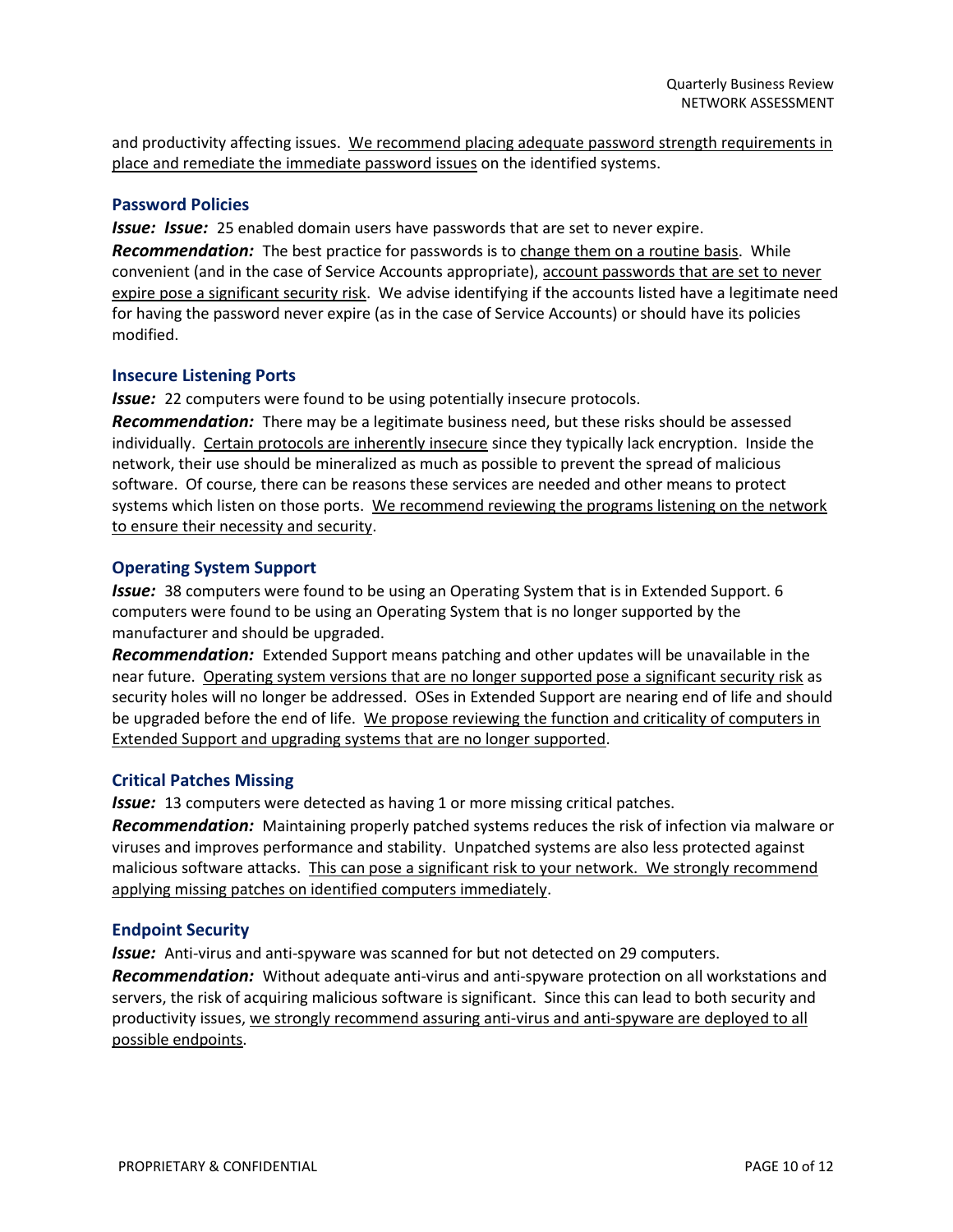## <span id="page-10-0"></span>**4 - SWOT Analysis**

We've conducted a review of your current strengths, weaknesses, opportunities and potential threats. Understanding both your strengths and weaknesses can help us formulate an action plan that will allow us to improve the reliability and performance of your network.

#### **4.1 - Strengths**

These are the strengths we identified in your business. These are both administrative and technical assets you have that you can build on.

● No strengths were identified

#### **4.2 - Weaknesses**

Weaknesses are areas where we have identified room for improvement.

● No weaknesses were identified

#### **4.3 - Opportunities**

These are potentials for improvements in your environment. By leveraging opportunities, we can help you improve your infrastructure.

● No opportunities were identified

#### **4.4 - Threats**

Threats are external dangers to your IT infrastructure. Some dangers are more immediate than others.

● No threats were identified